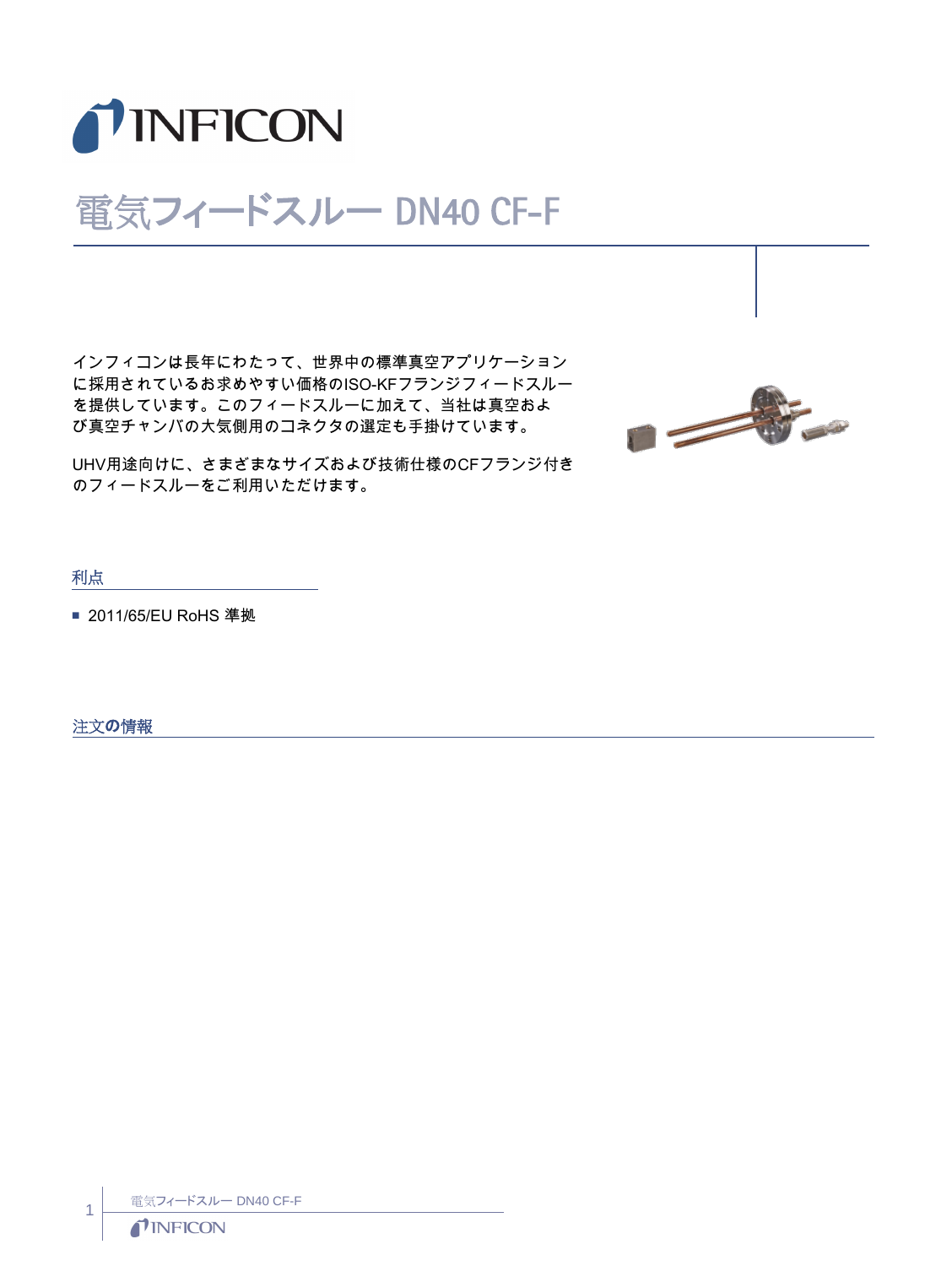|                                      |               | DN 40 CF-F - 1 Feedthrough | $\mathbf{2}$ | DN 40 CF-F - DN 40 CF-F - DN 40 CF-F - DN 40 CF-F -<br>4 | 9       |
|--------------------------------------|---------------|----------------------------|--------------|----------------------------------------------------------|---------|
| タイプ                                  | 1 Feedthrough | (high current)             |              | Feedthroughs Feedthroughs Feedthroughs                   |         |
| Connection piece, vacuum side        | 214-195       |                            | 214-195      |                                                          |         |
| Connector, air side                  | 214-176       |                            | 214-176      |                                                          |         |
| Connector, atmospheric side          |               | 214-177                    |              |                                                          |         |
| Inside connection piece              |               | 214-196                    |              |                                                          |         |
| Inside connection piece 1p, 10 pcs.  |               |                            |              |                                                          | 214-198 |
| Inside connection piece 1p, 5 pcs.   |               |                            |              | 214-192                                                  |         |
| Measurement feedthrough 4p, DN 40 CF |               |                            |              | 214-116                                                  |         |
| Measurement feedthrough 9p, DN 40 CF |               |                            |              |                                                          | 214-117 |
| Outer connctor, water cooled         |               | 214-178                    |              |                                                          |         |
| Outside connector 1p, 10 pcs.        |               |                            |              |                                                          | 214-181 |
| Outside connector 1p, 5 pieces       |               |                            |              | 214-173                                                  |         |
| <b>UKD 035, DN 40 CF-F</b>           |               | 214-127                    |              |                                                          |         |
| <b>UKD 136, DN 40 CF-F</b>           | 214-136       |                            |              |                                                          |         |
| UKD 236, DN 40 CF-F                  |               |                            | 214-128      |                                                          |         |
|                                      |               |                            |              |                                                          |         |

仕様

| タイプ                       |          | <b>DN 40 CF-F -</b> | <b>DN 40 CF-F -</b><br>1 Feedthrough 1 Feedthrough | <b>DN 40 CF-F -</b><br>$\overline{2}$<br>(high current) Feedthroughs Feedthroughs | <b>DN 40 CF-F -</b><br>4 | <b>DN 40 CF-F -</b><br>9<br>Feedthroughs |
|---------------------------|----------|---------------------|----------------------------------------------------|-----------------------------------------------------------------------------------|--------------------------|------------------------------------------|
| 真空接続                      |          | <b>DN 40 CF-F</b>   | <b>DN 40 CF-F</b>                                  | <b>DN 40 CF-F</b>                                                                 | <b>DN 40 CF-F</b>        | <b>DN 40 CF-F</b>                        |
| コネクタ                      |          |                     |                                                    |                                                                                   |                          |                                          |
| 大気側:部品                    |          |                     | 1                                                  | 2                                                                                 | 5                        | 10                                       |
| 大気側:接点                    |          |                     | silver-plated<br>brass                             | silver-plated<br>brass                                                            | gold-plated<br>brass     | gold-plated<br>brass                     |
| コネクタ                      |          |                     |                                                    |                                                                                   |                          |                                          |
| 大気側:最大電流                  | A        |                     | 250                                                | 100                                                                               | 25                       | 25                                       |
| コネクタ                      |          |                     |                                                    |                                                                                   |                          |                                          |
| 大気側:絶縁、最大使用<br>温度         | $V$ (ac) |                     | 30                                                 | 30                                                                                | 30                       | 30                                       |
| コネクタ                      |          |                     |                                                    |                                                                                   |                          |                                          |
| 大気側: 絶縁、最大使用 V (dc)<br>温度 |          |                     | 60                                                 | 60                                                                                | 60                       | 60                                       |
| コネクタ                      |          |                     |                                                    |                                                                                   |                          |                                          |
| 大気側:ベークアウト温  °C<br>度      |          |                     | 150                                                | 50                                                                                | 50                       | 50                                       |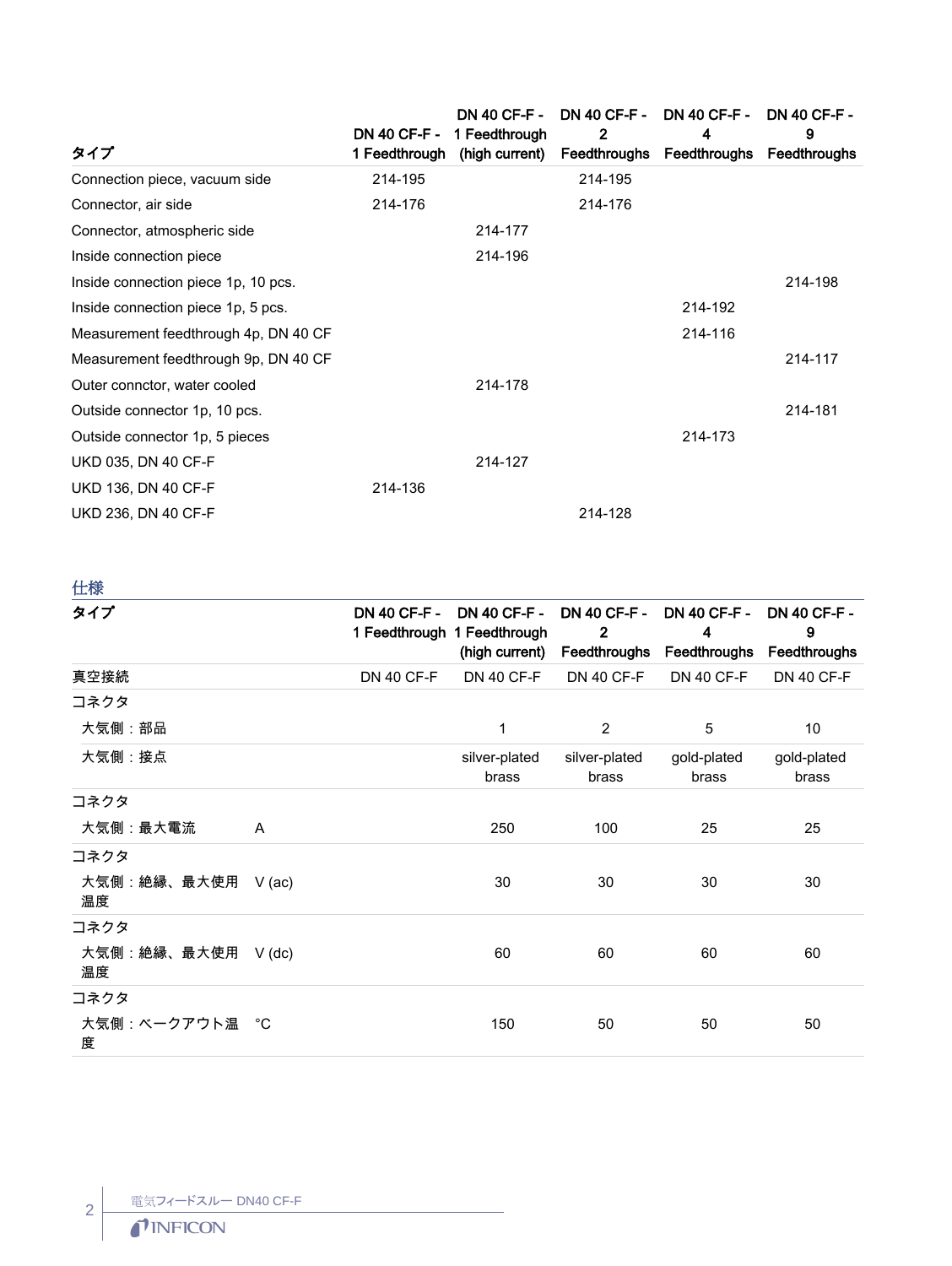| 仕様                       |             |                                           |                                                                            |                                     |                                                                    |                                |
|--------------------------|-------------|-------------------------------------------|----------------------------------------------------------------------------|-------------------------------------|--------------------------------------------------------------------|--------------------------------|
| タイプ                      |             |                                           | DN 40 CF-F - DN 40 CF-F -<br>1 Feedthrough 1 Feedthrough<br>(high current) | <b>DN 40 CF-F -</b><br>$\mathbf{2}$ | <b>DN 40 CF-F -</b><br>4<br>Feedthroughs Feedthroughs Feedthroughs | <b>DN 40 CF-F -</b><br>9       |
| フィードスルーの数                |             | $\mathbf{1}$                              | $\mathbf{1}$                                                               | $\overline{2}$                      | 4                                                                  |                                |
| 電極毎の電圧                   | kV          | 0.3                                       | $\mathbf{1}$                                                               | $\overline{4}$                      | $\mathbf{1}$                                                       | 1                              |
| 電極毎の電流                   | Α           | 70                                        | 200/10001)                                                                 | 150                                 | 8                                                                  | 8                              |
| ベークアウト温度                 | $^{\circ}C$ | 400                                       | 400                                                                        | 400                                 | 400                                                                | 400                            |
| 真空気密性                    | mbar•L/s    | $5 \times 10^{-11}$                       |                                                                            |                                     | $5 \times 10^{-11}$                                                |                                |
| 圧力 (絶対圧)                 |             | $1 \times 10^{-10}$ mbar<br>$\dots$ 2 bar |                                                                            |                                     |                                                                    |                                |
| フランジ                     |             | 304L / 1.4306                             | stainless steel stainless steel stainless steel<br>304L / 1.4306           | 304L / 1.4306                       | stainless steel stainless steel<br>304L / 1.4306                   | 304L / 1.4306                  |
| 導体                       |             | OFC 2.0040                                | OFC 2.0040                                                                 | OFC 2.0040                          | 304/1.4301                                                         | 304/1.4301                     |
| インシュレータ                  |             | Al <sub>2</sub> O <sub>3</sub>            | Al <sub>2</sub> O <sub>3</sub>                                             | Al <sub>2</sub> O <sub>3</sub>      | Al <sub>2</sub> O <sub>3</sub>                                     | Al <sub>2</sub> O <sub>3</sub> |
| フィードスルー数                 |             |                                           |                                                                            |                                     |                                                                    | $\boldsymbol{9}$               |
| 重量                       | kg          | 0.15                                      | 0.5                                                                        | 0.45                                | 0.3                                                                | 0.5                            |
| 接続                       |             |                                           |                                                                            |                                     |                                                                    |                                |
| 真空側:部品                   |             | $\overline{2}$                            | $\mathbf{1}$                                                               | $\overline{2}$                      | 5                                                                  | 10                             |
| 真空側: 材料                  |             | 304/1.4301                                | 2.0061                                                                     | 304/1.4301                          | 304/1.4301                                                         | 304/1.4301                     |
| 接続                       |             |                                           |                                                                            |                                     |                                                                    |                                |
| 真空側: 電流                  | Α           | 20                                        | 1000 <sup>1</sup>                                                          | 100                                 | 12                                                                 | 12                             |
| 接続                       |             |                                           |                                                                            |                                     |                                                                    |                                |
| 真空側:ベークアウト温<br>度         | °C          | 400                                       | 400                                                                        | 400                                 | 400                                                                | 400                            |
| コネクター                    |             |                                           |                                                                            |                                     |                                                                    |                                |
| 大気側:部品                   |             | $\overline{2}$                            |                                                                            |                                     |                                                                    |                                |
| 大気側:接点                   |             | silver-plated<br>brass                    |                                                                            |                                     |                                                                    |                                |
| コネクター                    |             |                                           |                                                                            |                                     |                                                                    |                                |
| 大気側:最大電流                 | A           | 100                                       |                                                                            |                                     |                                                                    |                                |
| コネクター                    |             |                                           |                                                                            |                                     |                                                                    |                                |
| 大気側:絶縁、最大使用 V (ac)<br>温度 |             | not insulated                             |                                                                            |                                     |                                                                    |                                |
| コネクター                    |             |                                           |                                                                            |                                     |                                                                    |                                |
| 大気側:絶縁、最大使用 V(dc)<br>温度  |             | not insulated                             |                                                                            |                                     |                                                                    |                                |
| コネクター                    |             |                                           |                                                                            |                                     |                                                                    |                                |
| 大気側:ベークアウト温 °C<br>度      |             | 150                                       |                                                                            |                                     |                                                                    |                                |